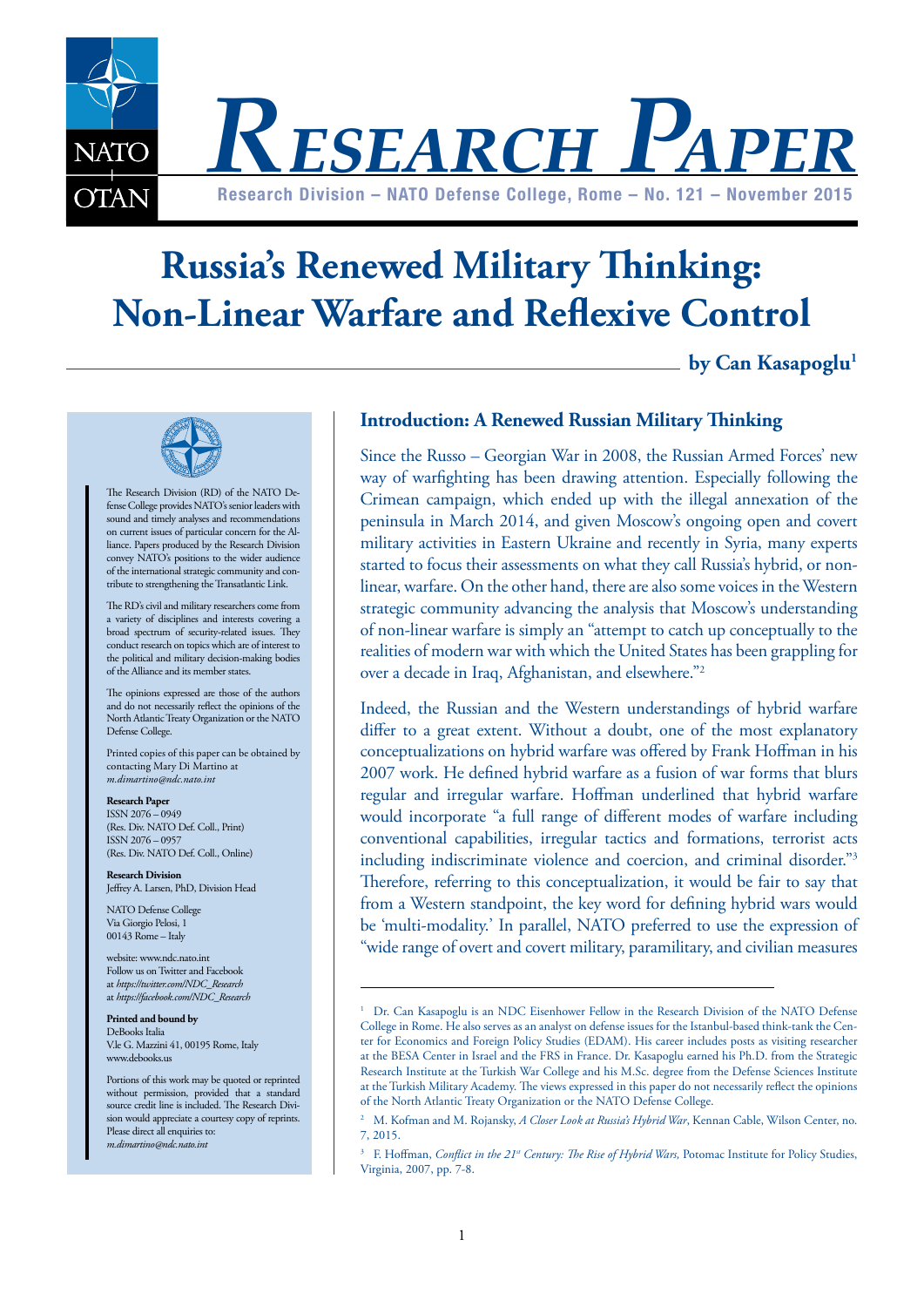**NATC**  $\overline{\text{OTAN}}$ 



employed in a highly integrated design" when defining hybrid threats in 2014 Wales Summit declaration.<sup>4</sup>

On the other hand, in his report Russian expert Andrew Korybko defines hybrid warfare, or "indirect warfare" as he frequently preferred using, being a Western effort in general that aims to destabilize Russia's neighborhood through "colored revolutions," fifth column-driven regime changes, subversive use of social media and internet, and a "Lead From Behind" policy.<sup>5</sup> In his work, Korybko places Russia in a defensive, even victimized position suffering from destabilizing and subversive hybrid warfare aggressions. Of course, one could label Korybko being politically biased, and such a claim could well have a fair point. Still, such a label would not help us to get a good grip on the Russian understanding of hybrid warfare. Korybko's negative stance on hybrid warfare might be emanating from the Western innovation of the concept and / or Russia's geopolitical uneasiness with the West's influence on the geography that Moscow prefers to call 'the neighborhood.' Yet, being biased or not, Korybko's conceptualization is still defensive, and we are looking for an analytical framework to explain Russia's understanding of offensive non-linear or hybrid warfare.

Within the aforementioned context, this study argues that while the key word for depicting the Western understanding of hybrid warfare remains 'multimodality,' the key word for the Russians' offensive nonlinear warfare paradigm would be 'penetration.' In fact, a 2005 RAND Corporation report, penned by Sean Edwards, might be 'accidentally' guiding us to the roots of contemporary Russian offensive non-linear warfare paradigm. Although Edwards' work intended to focus on operational art, tactical approach, and maneuver aspects of non-linear warfare, he touched upon the Soviet Deep Operation Theory which was advanced by Marshal Mikhail Tukachevsky. In brief, Tukachevsky considered tanks as "an integral part of a combined arms team," and thereby, the Soviet marshal argued that along with other traditional duties, Soviet tanks were to be used for "breaking-out into the operational

depth" in order to cut the adversary's communications, destroy its logistics, deep-deployed assets, and command mechanisms. Furthermore, Soviet military planners in the 1980s based their tank operations on Tukachevsky's understanding, and generated "Operational Maneuver Groups" that were small enough to conduct deep maneuvers in rear areas of the enemy, but at the same time, large and powerful enough (some 500 tanks) to bring enough fighting power.<sup>6</sup>

In fact, as this paper explains in detail, the aforementioned deep penetration theory could be considered as the very determining basis for the contemporary reorganization of the Russian Armed Forces' elite units, and even for the establishment of a Russian Rapid Reaction Force that would be centered on the airborne troops (VDV).

However, still there could be unaddressed gaps when depicting Tukachevsky's deep penetration theory as an explanatory framework for the Russian understanding of contemporary offensive non-linear warfare. Above all, what Tukachevsky underscored was to be a military manner of conduct within a declared, conventional warfare situation. Yet, Moscow seized Crimea in 2014 through 'deep penetration' of its military, intelligence, and information warfare assets, but without open armed conflict or inter-state conventional war.

At this point, another Soviet-legacy theory that this paper will explain in detail, 'reflexive control,' comes into the picture. In brief, 'reflexive control' refers to the systematic methods of shaping the adversary's perceptions, thereby decisions, and latently forcing him to act voluntarily in a way that would be favorable to Russia's strategic interests.

In sum, it could be argued that Moscow's non-linear warfare understanding reflects a 'new,' or 'renewed,' Russian military thinking, not a strategy or concept. It is a 'renewed' thinking as it combines the Soviet-legacy Deep Operation Theory and Reflexive Control Theory in order to create a 'disguised blitzkrieg impact.' In doing so, Moscow uses a core group of elite troops along with

<sup>4</sup> NATO 2014 Wales Summit Declaration, http://www.nato.int/cps/en/natohq/official\_texts\_112964.htm, (accessed 2 October 2015).

<sup>5</sup> For an explanatory work on the Russian understanding of 'hybrid warfare' see A. Korybko, *Hybrid Wars: The Indirect Adaptive Approach to Regime Change,* Peoples' Friendship University of Russia, Moscow, 2015.

<sup>6</sup> S. J.A. Edwards, *Swarming and the Future of Warfare,* RAND Corporation, Santa Monica, 2005, pp. 56-59.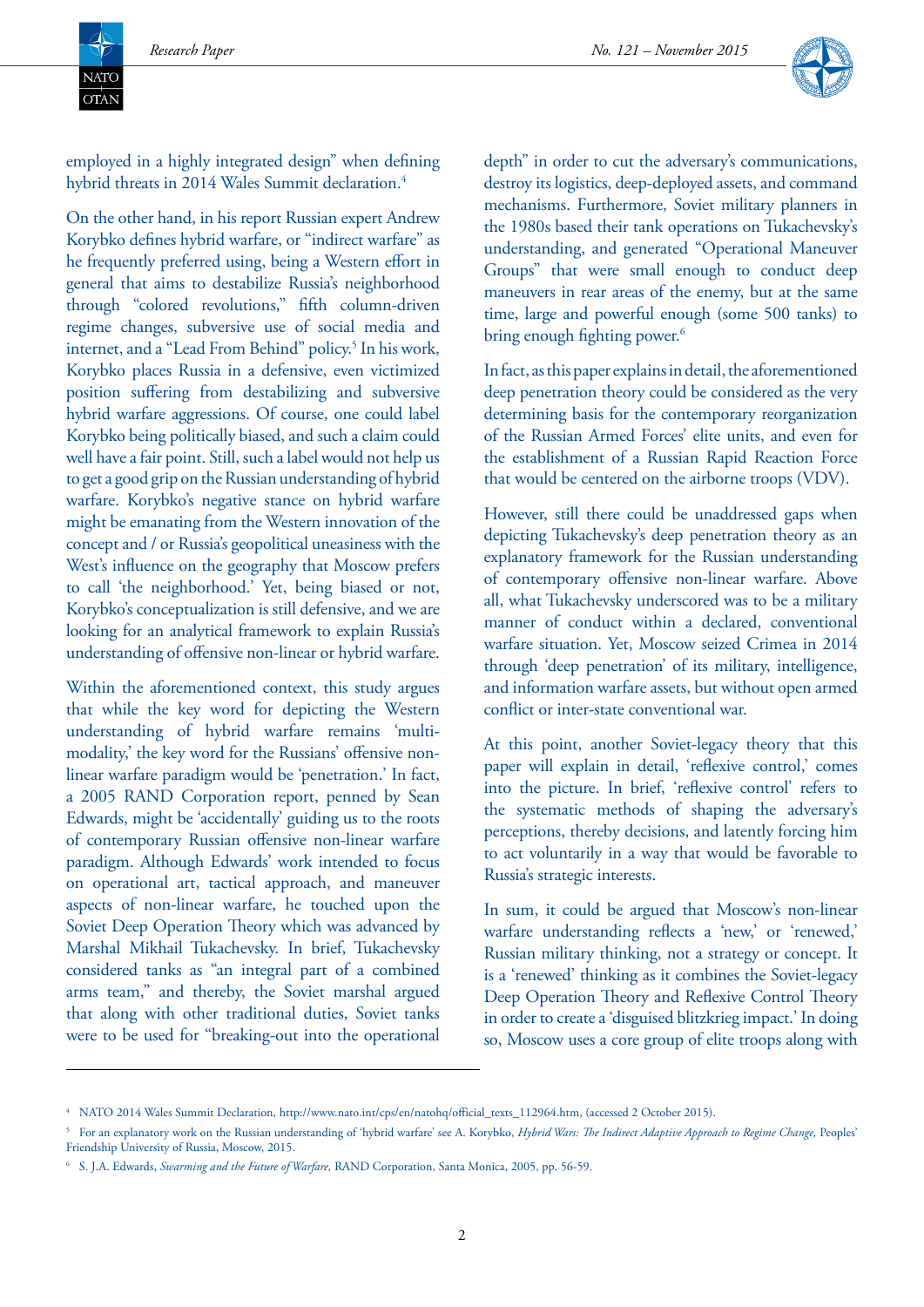



a wide-array of non-military means while concealing its true geopolitical intentions and surreptitiously influencing its competitors' decision-making algorithms.

### **Non-Linear Warfare and the 'Gerasimov Doctrine'**

The Russians' conduct of hybrid warfighting breaks ground in operational art and the military strategic thought, as it strongly stresses the efficiency of intelligence and strategic forecasting efforts.

The new Russian military thinking underlines "undeclared wars" and nonlinear conduct of warfighting. In a February 2013 article for the Russian 'Military Industrial Kurier' on contemporary Russian military thought, General Valery Gerasimov, the Chief of the General Staff of the Russian Federation's Armed Forces, frankly argued that there is a blurring divide between 'war and peace' in the 21st century threat landscape: "Wars are no longer declared and, having begun, proceed according to an unfamiliar template."7 According to the top Russian general;

*"…a perfectly thriving state can, in a matter of months and even days, be transformed into an arena of fierce armed conflict, become a victim of foreign intervention, and sink into a web of chaos, humanitarian catastrophe, and civil war."8 Even more importantly, General Gerasimov argued that "the role of non-military means of achieving political and strategic goals has grown, and, in many cases, they have exceeded the power of force of weapons in their effectiveness. The focus of applied methods of conflict has altered in the direction of the broad use of political, economic, informational, humanitarian, and other non-military measures - applied in coordination with the protest potential of the population. All this is supplemented by military* 

*means of a concealed character, including carrying out actions of informational conflict and the actions of special operations forces."*<sup>9</sup>

As the Gerasimov doctrine underscores, the contemporary Russian military thinking shifts away from traditional military methods, in which military action follows strategic deployment and declaration of war, large ground units conduct frontal clashes under strict hierarchy, and manpower/fire power remain the main determinants of war. Instead, the new Russian military thought focuses on "non-contact clashes between highly maneuverable units" within undeclared wars, peace-time military action, use of "armed civilians," and "management of troops in a unified informational sphere."10

The renewed Russian military thinking poses risks and threats to the North Atlantic Alliance's defense and security in several ways. Firstly, although Moscow's official rhetoric voices some legal and grounds for its recent aggressions and interventions, Russian geopolitical calculus is the very basis for the conduct of non-linear warfare. In this respect, it would be noteworthy to remind that the "Liberation of Crimea" medal, which decorates some participants of the Russian campaign in the peninsula, is dated February 20 – March 18. Clearly, 'the medal' does not start the campaign on February 22, 2014 when President Yanukovich fled Kiev.11 Thus, the new military thinking, by all means, depends on a cold blooded *realpolitik* approach and 'necessary expansionism.' Secondly, it paralyzes the target state's main functions by all means necessary to implement 'deep penetration.' In this regard, the Ukrainian intelligence apparatus, and probably high political echelons too, was so systematically penetrated by several Russian intelligence agencies (GRU, FSB, and SVR) that although the Ukrainian General Staff warned Kiev about "unusual Russian activity in Crimea"

<sup>7</sup> For English translation, see http://www.huffingtonpost.com/robert-coalson/valery-gerasimov-putin-ukraine\_b\_5748480.html, For the original Russian text, see: http://vpk-news.ru/sites/default/files/pdf/VPK\_08\_476.pdf, (accessed 28 September 2015)

<sup>8</sup> For English translation, see http://www.huffingtonpost.com/robert-coalson/valery-gerasimov-putin-ukraine\_b\_5748480.html, For the original Russian text, see: http://vpk-news.ru/sites/default/files/pdf/VPK\_08\_476.pdf, (accessed 28 September 2015). <sup>9</sup> *Ibid.*

<sup>&</sup>lt;sup>10</sup> J. Berzins, *Russia's New Generation Warfare in Ukraine: Implications for Latvian Defense Forces*, National Defence Academy of Latvia Center for Security and Strategic Research, 2014, p. 4.

<sup>&</sup>lt;sup>11</sup> R. N. Mcdermott, *Brothers Disunited: Russia's Use of Military Power in Ukraine*, The Foreign Military Studies Office, Kansas, 2015, p. 9.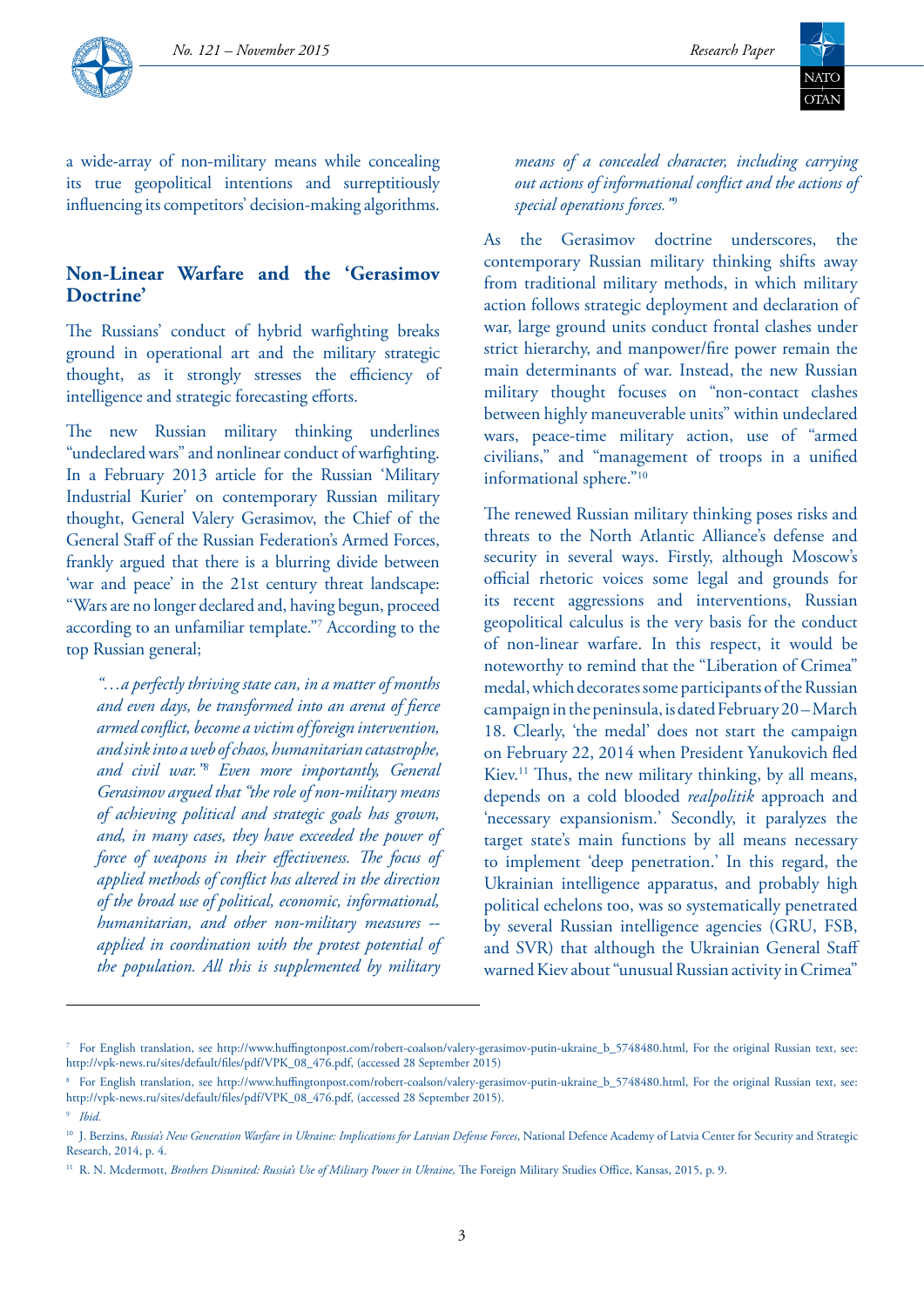**NATO**  $\overline{\text{OTAN}}$ 



in January 2014, this was completely ignored.<sup>12</sup> Thirdly, deployment of nuclear warhead delivery-capable, highprecision Iskander-M missiles and S-400 long range, advanced air and missile defense systems in Kaliningrad sends a strong politico-military signal to the West.<sup>13</sup> Last but not least, current Russian Military Doctrine (2014) itself openly categorizes NATO as one of the "main external military dangers."14

Although Russia overall tends to adopt a new military thinking, which has indoctrinated several echelons of the Russian Armed Forces with the new strategic thought, finding a viable compromise among Moscow's politicalmilitary elite for attaining adequate force generation and military modernization, as well as conducting the strategic, operational, and tactical requirements of the new doctrinal approach would not be an easy task. Clearly, in Clausewitzian words, in doing so Russia has to promote a massive 'fog of war' and ambiguous 'center of gravity' for its adversaries, while ensuring minimum 'friction factor' in its hybrid warfare campaigns. Such military thinking necessitates a highly centralized politico-military structure in Moscow, while requiring decentralized freedom of movement, permanent readiness, and combined arms warfighting capabilities at least at battalion level for elite formations.

It would be accurate to claim that catastrophic results of the first Russo-Chechen War (1994-1996) paved the ground for a comprehensive evolution of the Russian combined arms concepts. As Moscow was faced with a new fragmented battlefield of unconventional warfare with a high surprise factor and light but continuing casualties, the Russian military thinking began to attach utmost importance to combined arms units; mostly battalions that can sustain fighting for extended periods of time. Within this military context, Russian defense planners no longer perceive unconventional warfare solely as a light infantry mission, but a true combined

arms effort that tanks fulfill vital duties with infantry, supported by engineers, and under accompanying artillery with direct fire roles.15 In fact, this reorganization effort, namely organizing combined arms units below regiment or brigade level, is not new to the Russian military thinking. It is reported that *"artillery was attached in 77% of motorized rifle battalion exercises and 73% of tank battalion exercises. Attachments ran from a battery to several battalions, with a full artillery battalion being the most common (80%). Artillery was in support of 18% of motorized rifle battalion exercises and 13% of tank battalion exercises. Engineer elements (usually a platoon) were attached in 62% of motorized rifle battalion exercises and 57% of tank battalion exercises."* <sup>16</sup>

Contemporary Russian military modernization is based on three main criteria; *modern weapons, readiness,* and *manpower.* Although the exact Russian depiction of 'modern weapons' remains ambiguous, readiness and manpower stand for, briefly, the ability to rapidly move from permanent basing positions especially for force protection, and a significant increase in combat capabilities and level of training of Russian military units.17 However, none of these main criteria would be solely adequate for assertive campaigns from the Western perspective, i.e. the annexation of Crimea, the 2008 invasion of Georgia and breaking of its territorial unity permanently, and the challenging military buildup in Syria at a time when US-led coalition is flying combat missions over Syrian skies. Therefore, the Russians would be in need of a 'strategic disguise' and some form of semi-covert 'political warfare' for their complex hybrid warfare strategy. Although many could think that the incumbent Russian elite have invented a new method for fulfilling all these tasks, in fact, they found what they needed deep in the Soviet theoretical studies, i.e. 'reflexive control.'

<sup>12</sup> *Ibid*. pp. 8-10.

<sup>&</sup>lt;sup>13</sup> For a comprehensive assessment on Russian deployments see S. Forrs et.al. "The Development of Russian Military Policy and Finland," Finland National Defense University, Series 2, *Research Report no. 49*, Helsinki, 2013.

<sup>&</sup>lt;sup>14</sup> Military Doctrine of the Russian Federation, 2014.

<sup>15</sup> L. W. Grau, *"Restructuring the Tactical Russian Army for Unconventional Warfare,"* Red Diamond*,* Forth Levenworth, vol. 5 no. 2, 2014, pp. 4-8. <sup>16</sup> *Ibid*, p.7.

<sup>17</sup> K. Giles and A. Monaghan, "Russian Military Modernization-Goal in Sight," *The Letort Papers*, SSI, 2014, pp. 2-3.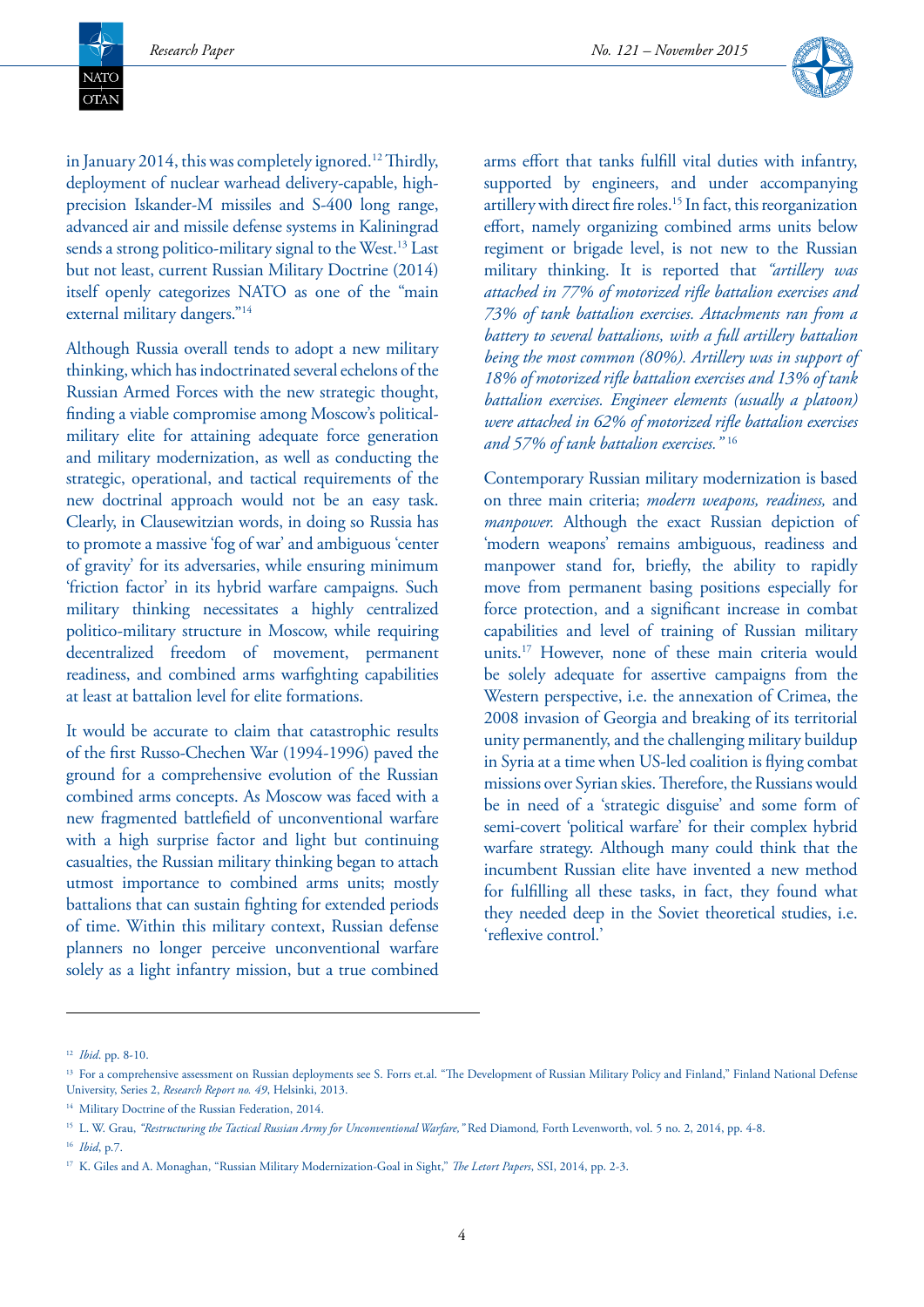



# **The Element of 'Reflexive Control' in Russian Hybrid Warfare Conduct**

Berzins argues that Russia's military strategy depends on three interrelated levels of doctrinal unilateralism, a strong adherence to legalism, and a systematic denial of use of open military force.18 Within this context, doctrinal unilateralism refers to the idea that legitimacy could be derived from using force successfully, while adherence to legalism refers to Moscow's effort to base its actions on some "legal" grounds; and finally, the denial of use of open military force can be better understood given the Russian diplomatic rhetoric in Crimea.<sup>19</sup>

Although Berzins' aforementioned points have valid grounds in depicting the Russian campaign's main pillars, there could be another explanation for this manner of conduct other than "simply" military strategy. While the Russians have been following the aforementioned interrelated "strategy;" two questions need to be addressed: What kind of measures prevented the West from decisively reacting to Moscow's territorial gain by threat and use of force? How did these same measures prevent the Kiev leadership from developing a swift and accurate understanding of the possible trajectory of the conflict and Kremlin's actual intentions?

In fact, Russian information warfare and psychological operations in Ukraine are by no means entirely new or unique. Notably, the current Russian efforts to conceal its hybrid warfare campaign root back to the Sovietlegacy theory and the concept of 'reflexive control.' Without having a good understanding of 'reflexive control' operations, one cannot fully grasp Moscow's *modus operandi.* 

A concept more of military art than military science, effective 'reflexive control' over the adversary would render possible exerting utmost influence over his battle plans, his assessment of the situation, and the way of warfighting. Within this theoretical context, a 'reflex' is tantamount to generating "certain model behavioral in the system" that is exposed to 'reflexive control' activity.20 Therefore, the 'control' activity itself is to signal necessary reasons and motives to the 'target system' to make a significant impact on its decision-making process and perceptions. Within the aforementioned 'control' efforts, 'reflex' should be understood as a set of interrelated and specific procedures which aim to imitate the adversary's reasoning and possible behavior in order to drag him into an unfavorable decision for himself.21

Based on the early Soviet concept of *maskirovka,*  studies on 'reflexive control' evolved through several decades, i.e. scientific research (the early 1960s to late 1970s), practical orientation (late 1970s to early 1990s), psychological–pedagogical processes (early to mid-1990s), and the psycho-social processes (the late 1990s onward).22 The insidious merit of 'reflexive control' is the fact that the theory and related concepts have been designed to be executed at strategic, operational and tactical levels. Furthermore, the conduct of 'reflexive control' incorporates an advanced toolkit that utilizes means of hard power, disinformation and manipulation, tools of influencing the adversary's decision-making algorithms, and altering the adversary's response time simultaneously.<sup>23</sup>

'Reflexive control' gives a fairly competitive edge to Russia, and constitutes a vital component of its hybrid warfare strategy. The theoretical approach and related concepts go well beyond psychological warfare, information warfare, and information operations in terms of direct and indirect effects on the battleground at strategic, operational, and tactical levels. Firstly, the primary 'input' of 'reflexive control' mechanism is carefully-tailored "information" that would drag the enemy towards a pre-determined decision, i.e. the intended output, voluntarily. Therefore, the theory and

<sup>23</sup> *Ibid*.

<sup>&</sup>lt;sup>18</sup> J. Berzins, *Russia's New Generation Warfare in Ukraine: Implications for Latvian Defense Forces*, National Defence Academy of Latvia Center for Security and Strategic Research, 2014, p. 3.

<sup>19</sup> *Ibid.*

<sup>20</sup> T. Thomas, "Russia's Reflexive Control Theory and the Military," *Journal of Slavic Military Studies,* no. 7, 2004, 237-256.

<sup>21</sup> *Ibid*.

<sup>22</sup> *Ibid*.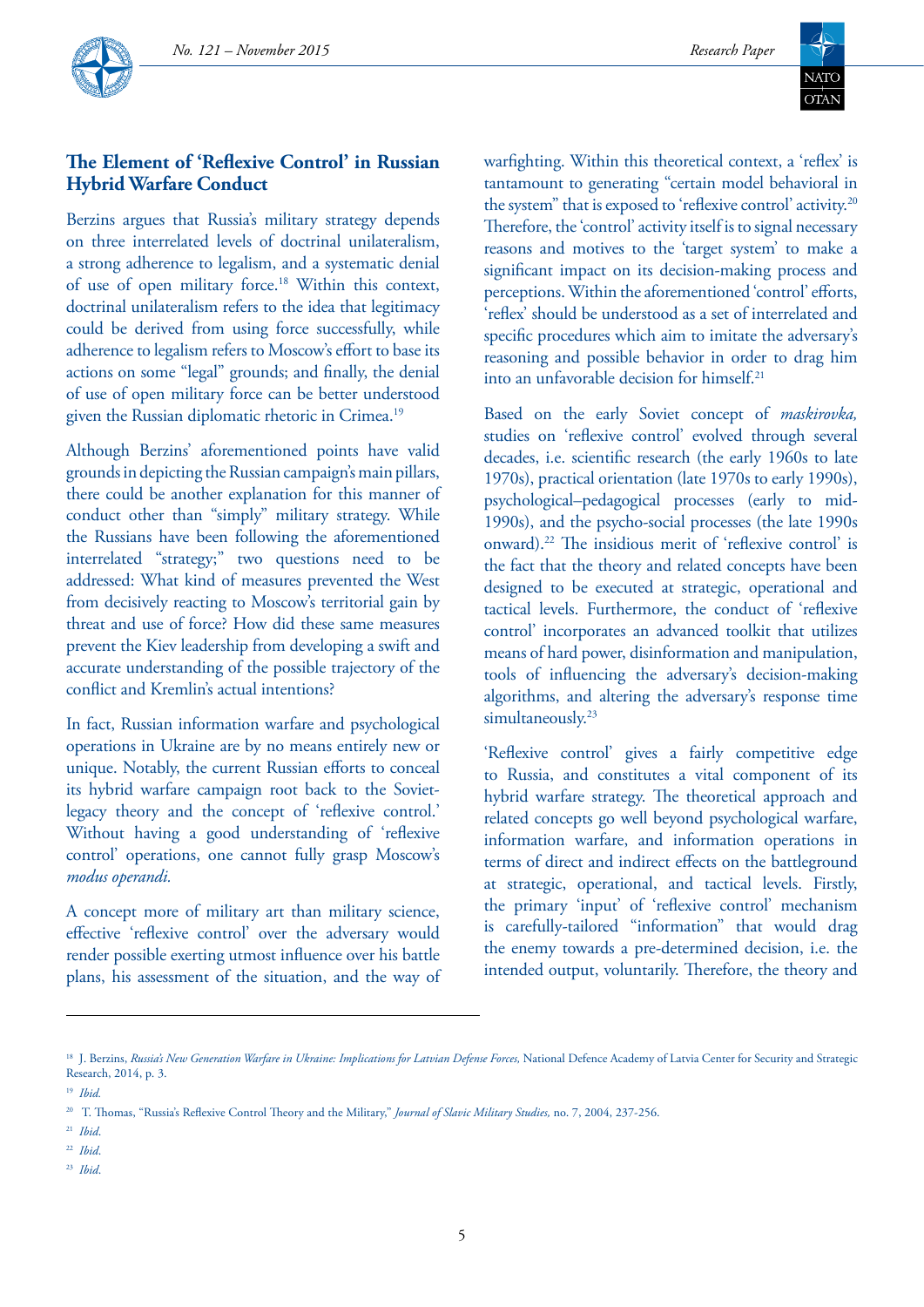**NATO**  $\overline{\text{OTAN}}$ 



related concepts have enjoyed mathematical and scientific components, as well as psycho-cultural and historical elements. Secondly, the Soviet roots of the theory well reflect a special focus on "control" and psychological elements of a totalitarian authority.<sup>24</sup> Thirdly and most importantly, being a Soviet theory and concept makes 'reflexive control' a product of Marxist-Leninist paradigm. According to this paradigm, "cognition results from the reflection of the material world in human mind, which determines social consciousness. Man's intelligence and cognitive processes are dependent on his sensory awareness of the outside world, which in turn determines the content and the dimensions of his consciousness."25

In the light of the brief theoretical discussion above, it is argued that the current Russian approach to 'reflexive control' and *maskirovka* aims to manipulate Moscow's competitors' 'sensory awareness of the outside world,' and thereby, their consciousness about Russia's aggressions through disinformation on the cognition that derives from 'the material world.' 'The material world' here could refer to the ongoing invasion in Georgia since 2008, or the fact that Moscow launched a war of conquest in Crimea. Besides, 'the material world' could well be tantamount to snap exercises conducted by the Russian Armed Force at NATO's eastern doorstep. In other words, the contemporary Russian hybrid warfare conduct aims to create a 'hallucinating fog of war' and consistent deception that aims not to paralyze the West's intelligence and anticipatory capabilities, but to 'alter' Western analytical end-results and perceptions of Russia's strategic intentions.

As a matter of fact, since the very outset of the current conflict, Ukraine has been serving as a 'laboratory' that can be observed to determine the characteristics of the Russian 'reflexive control' concepts. At the strategic level, the Russians managed to confuse the West about their deployed troop numbers and true political-military goals in Ukraine for a long time. Furthermore, Moscow managed to keep a stance in Ukraine that cannot be

fully considered within the context of either "the law of belligerent occupation," or –by no means– peaceful relations under contemporary international norms due to flow of Russian arms and military assistance to the separatists. As a result, the Russian Federation has managed to be recognized as one of the signatories of the Minsk accords, instead of a warring party, which does not hold Moscow primarily responsible for the settlement. At the tactical angle, in Crimea, the systematic Russian 'reflexive control' campaign has proven efficient by providing a critical cover of deception for Russian forces for executing deployments and maneuvers to take control of key facilities and positions,<sup>26</sup> as well as penetrating deeply to paralyze a possible Ukrainian response. At the operational level, the Russian military buildup along the border areas during the 'stealthy invasion' of Crimea did not only serve by pinning down Ukrainian military formations, but also by confusing the Kiev leadership and the West about the true scope and limits of the Russian intentions in Ukraine.

#### **The Right Force Generation for 'Reflexive Control'-Driven Hybrid Warfare**

Without a doubt, the uniquely advanced way of fighting hybrid wars depicted above would demand an extraordinary force generation and doctrinal order of battle for Kremlin to reach its politico-military goals. Therefore, it would not be accurate to underscore the setbacks of "regular" branches and principal units of the Armed Forces of the Russian Federation in training and technological gaps, e.g. precision-guided munitions, in order to judge Moscow's ability to run its hybrid warfare campaigns.

As indicated by Berzins, especially the Crimea campaign reflects the maturation of the Russian operations in the light of new military guidelines with 2020 reference:

*"The campaign's success can be measured by the fact that in just three weeks, and without a shot being* 

<sup>&</sup>lt;sup>24</sup> For a comprehensive study published during the last years of Cold War see D. Chotikul, *The Soviety Theory of Reflexive Control in Historical and Psychocultural Perspective: A Preliminary Study,* Naval Postgraduate School, Monterey-California, 1986. <sup>25</sup> *Ibid*, p. 43.

<sup>26</sup> M. Snegovaya, *Putin's Information Warfare in Ukraine,* ISW, Washington D.C., 2015, pp. 15-17.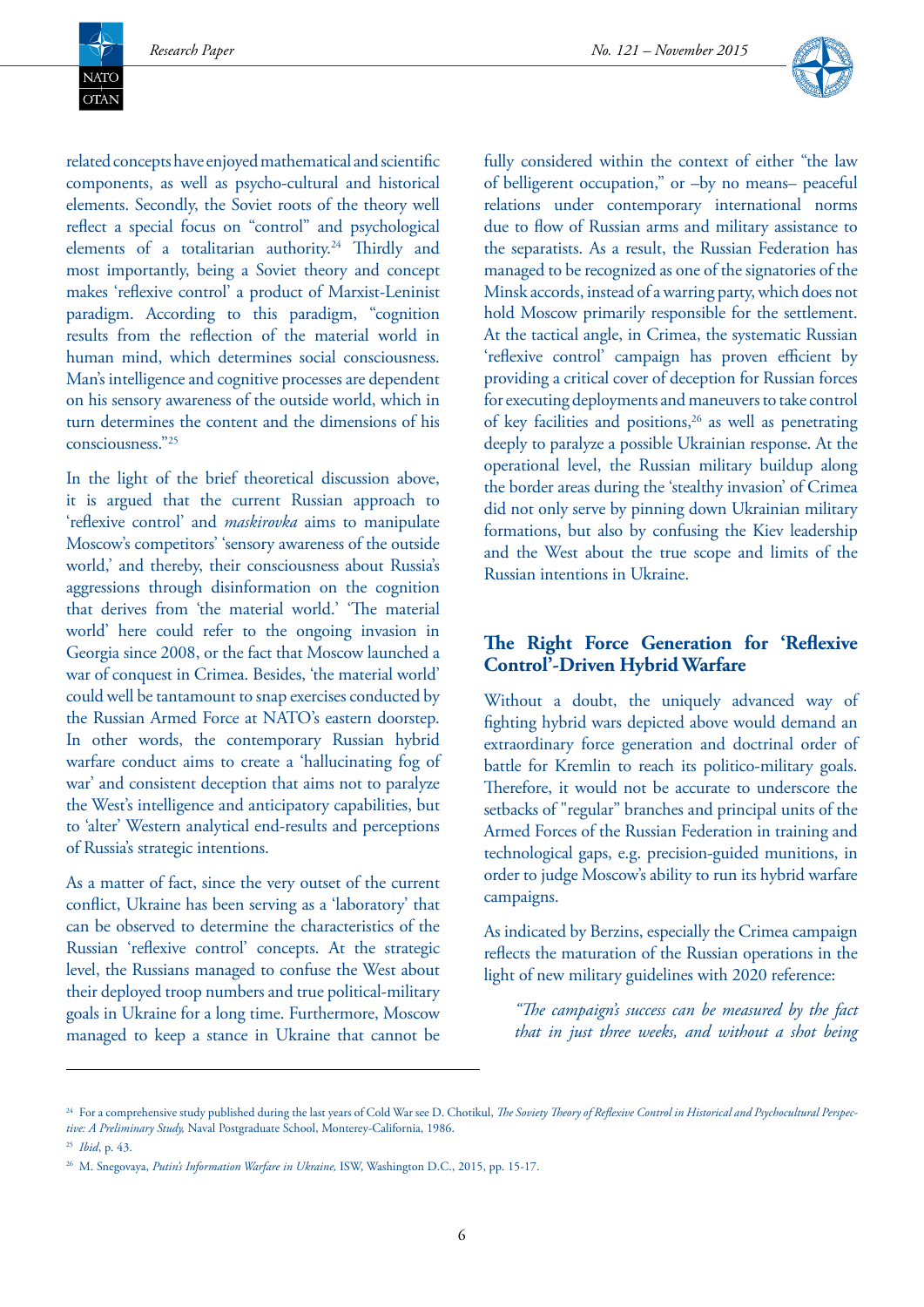*No. 121 – November 2015 Research Paper*



*fired, the morale of the Ukrainian military was broken and all of their 190 bases had surrendered. Instead of relying on a mass deployment of tanks and artillery, the Crimean campaign deployed less than 10,000 assault troops –mostly naval infantry, already stationed in Crimea, backed by a few battalions of airborne troops and Spetsnaz commandos– against 16,000 Ukrainian military personnel. In addition, the heaviest vehicle used was the wheeled BTR-80 armored personnel carrier."* <sup>27</sup>

Under the aforementioned circumstances, a limited number of elite forces, 'reflexive control' efforts by several agencies of the Russian state apparatus, speed, intentional ambiguity, and clandestineness within deep penetration operations remain the major assets and critical abilities that Moscow requires to run its hybrid warfare agenda. At the beginning of the incumbent Shoygu-Gerasimov military leadership, the understanding of speed in ground forces depended on a terrain-based approach that led to the initial categorization of Russian brigades as "light," "medium," and "heavy" by which wheeled armor, coupled with a good network of roads, was expected to be used in interventions, possibly in Moscow's Western neighbors' territories.28 However, Russian defense planners recently faced standardization problems in the aforementioned categorization of brigades, thus they have had to subdivide the light brigades into 'motorrifle,' 'mountain,' and 'air-mobile' formations. More importantly, most of the brigades, which were initially planned to be light, i.e. the  $11<sup>th</sup>$ , 56<sup>th</sup>, and the 83<sup>rd</sup> army air-assault brigades, were reassigned to the Airborne Forces (VDV - *Vozdushno-Desantnye Voyska*).29

At this point, the importance of the VDV units within the Russian doctrinal order of battle in conducting recent hybrid warfare efforts should be underlined. It is reported that these elite 'blue berets,' along with other special-operations units from the *Southern Military* 



*District*, spearheaded the Russian operations in Ukraine, particularly in Crimea.<sup>30</sup> The transition from Soviet to contemporary Russian military thinking witnessed the transformation of VDV from a principal deepinterdiction force into an elite infantry with counterguerilla missions due to the situation in Chechnya at that time. Since the last VDV unit, *spetsnaz* units of the *45th* Separate Reconnaissance Regiment, left Chechnya,<sup>31</sup> VDV had to wait for approximately two years for adapting to its new role as the military spearhead of Russia's 'reflexive control'-driven hybrid warfare efforts.

VDV, a 35,000 elite force, is commanded by a battlehardened, notoriously powerful 'maverick' under President Putin's political cover, Lieutenant General Vladimir Shamanov, a high-profile figure who was twice designated a *Hero of the Russian Federation*. Following a series of reorganization efforts for about two decades, and "thanks to" General Shamanov's strong lobby among top political-military echelons in Moscow, VDV's doctrinal order of battle cannot be compared with typical Western airborne units. It is organized in four divisions *(the*  $7<sup>th</sup>$ , the 76<sup>th</sup>, the 98<sup>th</sup>, and the 106<sup>th</sup>) of which only the 98<sup>th</sup> and the 106<sup>th</sup> divisions have kept their airborne role, namely air-drop into zones of action. The  $7<sup>th</sup>$  (which was restructured as a *'Mountain Air-Assault Division)* and the 76th divisions have only one parachute-trained battalion, yet they enjoy increased organic fire-power capabilities with extra self-propelled artillery assets. Apart from its four robust divisions, VDV force structure includes a separate airborne brigade that resembles its Western equivalents, the 31st Brigade, and its own *spetsnaz* force, the *45th Separate Reconnaissance Regiment.*<sup>32</sup>

Military assessments by Russian experts indicate that following the 2006 reforms in VDV, as well as the lessons-learned from the 2008 Russo – Georgian War, the Airborne Troops have been subject to a significant modernization process. In terms of firepower and ability

<sup>&</sup>lt;sup>27</sup> J. Berzins, *Russia's New Generation Warfare in Ukraine: Implications for Latvian Defense Forces*, National Defence Academy of Latvia Center for Security and Strategic Research, 2014, p. 4.

<sup>28</sup> K. Giles and A. Monaghan, "Russian Military Modernization-Goal in Sight," *The Letort Papers*, SSI, 2014, p.18.

<sup>29</sup> IISS, *Military Balance 2015,* Routledge, 2015, p.160.

<sup>30</sup> *Ibid*., p. 170.

<sup>31</sup> R. Thornton, *Organizational Change in the Russian Airborne Forces: The Lessons of the Georgian Conflict,* SSI, Carlisle Barracks – Pennsylvania, 2011, p. 5.

<sup>32</sup> *Ibid.*, pp. 8-10.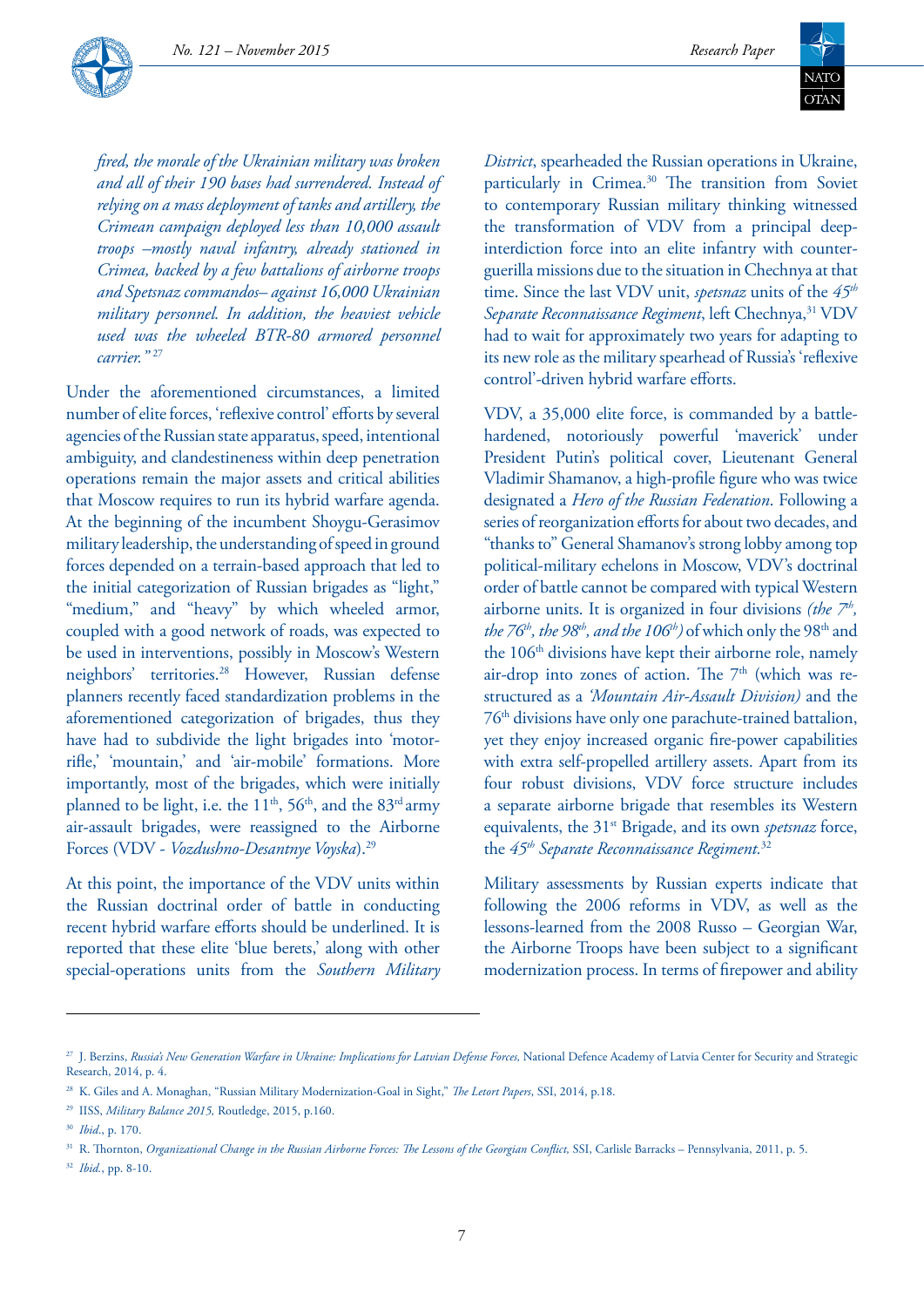**NATC**  $\overline{\text{OTAN}}$ 



of taking on armor as well as fortifications in close quarters, VDV units were granted widespread arsenal of single-use *RPG-18*, *RPG-22*, and *RPG-26* anti-tank weapons, while reusable *RPG-7* anti-tank rockets were assigned to specialist machine gun and RPG squads of the companies.33 In addition, the length of the combat training was increased from six months to one year, and the training program now includes battalion-level tactical firing exercises rather than company level in order to enable VDV units to fight in large formations.<sup>34</sup>

The 2008 Russo – Georgian War marked a turning point for VDV, and its top figure, General Vladimir Shamanov: Despite all the problems with communications, reconnaissance, and the lack of adequate equipment that VDV – as well as other Russian forces in Georgia– suffered from, the 'blue berets' showed a good performance in 2008. In this respect, two battalions from the 76th Division deployed some 2,000 km away from their base in Pskov to Beslan-North Ossetia in 24 hours, and they moved into area of operations and positioned in the vanguard of the campaign even before the  $58<sup>th</sup>$ Army's elements that were actually based in Chechnya and North Ossetia. More importantly, the *spetsnaz* from the VDV's *45th Reconnaissance Regiment* were so swift to move into the hot zone that they were involved in the defense of Tskhinvali to confront Georgian elements.<sup>35</sup> In the Abkhazian sector, about eight VDV battalions were deployed within the five days of hostilities, and four battalions from the  $7<sup>th</sup>$  Division actively engaged in combat. More importantly, unlike the situation in South Ossetia, there was minimum number of Russian ground troops' in support of the operating VDV units, and the military transport priorities were given to the South Ossetia front. As a result, the story for the blue berets in Abkhazia was nowhere being as 'satisfactory' as it was for their 'brothers in arms' in South Ossetia.36

The aforementioned picture is where General Shamanov had become involved. General Shamanov, who joined the Russian Armed Forces in 1978 and had his first VDV post as artillery platoon of the  $76<sup>th</sup>$  Division, served as the Chief of Staff of another VDV division, the  $7<sup>th</sup>$ , during the first Russo – Chechen War in 1994. Coming from the ranks of VDV with some other high command posts, Shamanov gained his notorious fame during the 1999 – 2000 Second Russo – Chechen War by indiscriminate use of force and accusations of extreme brutality. So much so that, General Shamanov's methods were not even approved by the top echelons of the Russian Armed Forces, and he was forced to retire in the year 2000. Nevertheless, being President Putin's protégé, General Shamanov was assigned to top political roles such as governor of Ulyanosk *oblast* in 2000, assistant to the then PM Mikhail Fradkov in 2004, and assistant to Defense Minister Sergei Ivanov in 2006. Finally, he ended up in the armed forces once more as the Director of Combat Training upon a Presidential edict in 2007, which was an extraordinary case for Russian and Soviet military traditions.37 This was his official post when he was assigned to the command of VDV units in Abkhazia. Apparently, due to his success in 2008 he was appointed as the commander of VDV in 2009, and since then the general has kept his post.<sup>38</sup> Due to his military success, albeit some with unethical methods, and thanks to his political connections, General Shamanov managed to keep VDV, being a reserve force of the President of the Russian Federation, privileged and immune to many cutbacks of the Russian defense reforms.

Unlike the VDV, Russian Special Operations Forces (SOF) have been much more affected by domestic power politics among Moscow's political elite and Kremlin circles. Firstly established to counter the tactical nuclear weapons threat during the Cold War, after more than five decades, Russian SOF structure was first

<sup>&</sup>lt;sup>33</sup> A. Lavrov, "Reform of the Airborne Troops", in *Russia's New Army, M. Barabanov* [ed.], Centre for Analysis of Strategies and Technologies, Moscow, 2011, pp. 33-35. <sup>34</sup> *Ibid.*, pp. 34-35.

<sup>&</sup>lt;sup>35</sup> R. Thornton, *Organizational Change in the Russian Airborne Forces: The Lessons of the Georgian Conflict*, SSI, Carlisle Barracks – Pennsylvania, 2011, p. 25. <sup>36</sup> *Ibid.*, pp. 25-26.

<sup>37</sup> For a detailed biography see: R. Finch, "One Face of the Modern Russian Army: General Vladimir Shamanov," *The Journal of Slavic Military Studies,* no. 24, pp. 396-427, 2011.

<sup>38</sup> *Ibid*.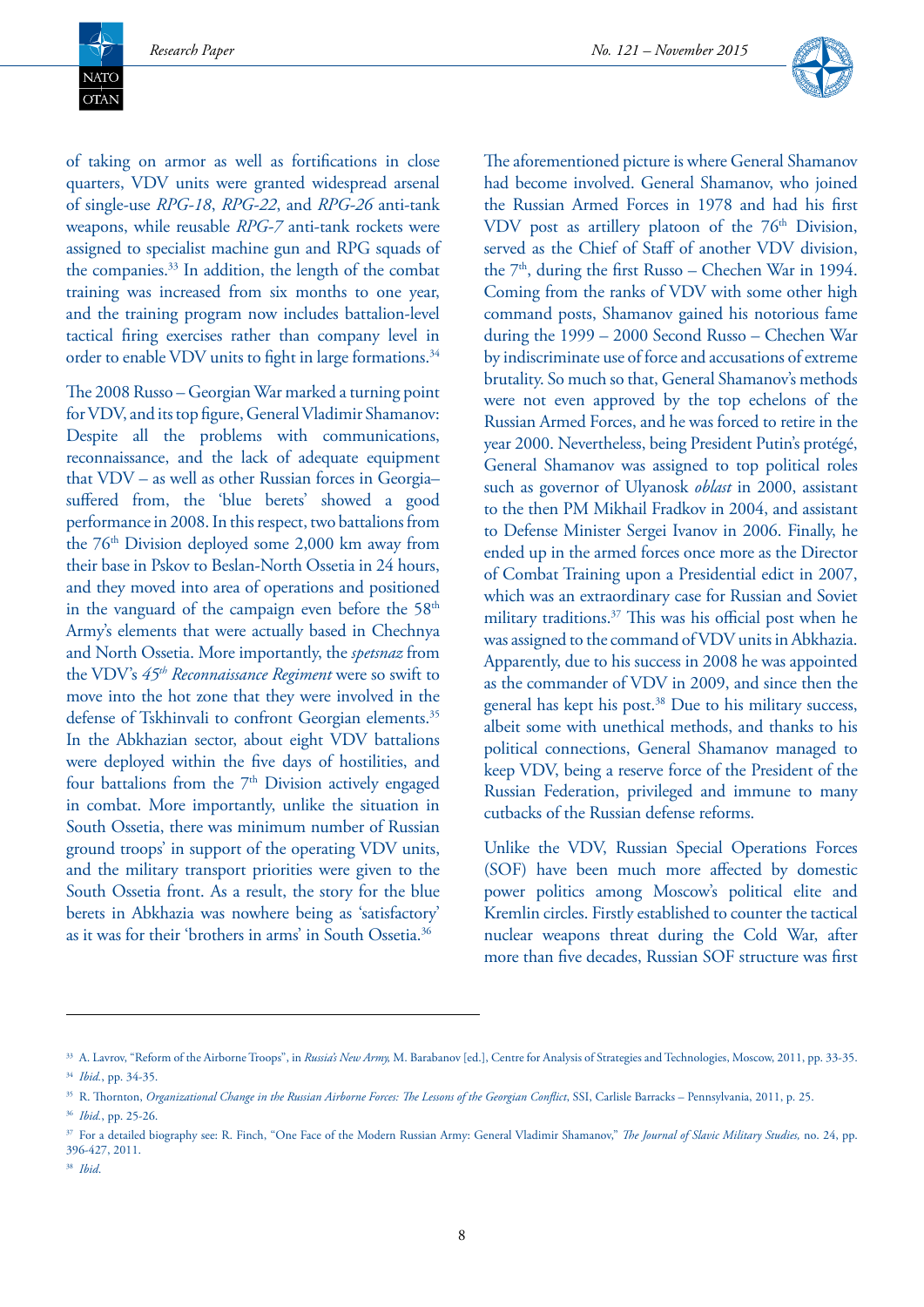

drastically altered by the Serdukyov reforms in 2008, and subsequently by the establishment of the Special Operations Command in 2013.39

Intelligence failures during the 2008 Georgia War put the military Main Intelligence Directorate's (GRU) *spetsnaz* forces under the radar, as did the traditional rivalry between the Federal Security Service (FSB) and GRU in the Russian Federation.<sup>40</sup> Last but not least, some open-source intelligence reports even suggest a GRU-FSB confrontation in Ukraine, a rivalry based on Vladislav Surkov's<sup>41</sup> influence on Kremlin's Ukraine policies.<sup>42</sup>

Yet, despite the underperformance in 2008 Georgia, Ukraine is now seen as a test-field for the reorganization of the new SOF structure and the Special Operations Command *(KSO).* According to *Jane's Intelligence Review*, Russian *spetsnaz* now embraces a vital role for nonlinear warfare, especially in terms of "political warfare" and behind-enemy lines penetration for long-term reconnaissance and surveillance. Furthermore, Russian *spetsnaz's* footprint in Eastern Ukraine suggests that this elite force is assigned to training and coordination missions with proxy forces.<sup>43</sup> In this respect, some Russian weapon systems, such as Pantsir-S1 surface-toair missile and T-72B3 main battle tanks, a new variant that entered service in the Russian Ground Forces in 2013, have been spotted in Eastern Ukraine.<sup>44</sup>

Although some Russian military experts suggested that special operations forces should member some 5-7 percent of the armed forces total for Russia, the current global trends in most states range between 1-3 percent. Considering a rough total of some 14,000 current Russian *spetsnaz* (estimated 12,000 GRU, 1,500 Special Ops Command, some 700 VDV), which refers to 1.9 percent of the Russian Armed Forces' manpower, the mentioned 5-7 percent would probably remain an unrealistic ideal.45 Moreover, distinct from many world armies today, Russia uses conscript soldiers in SOF units, so much so that in 2011, the 16<sup>th</sup> Spetsnaz Brigade was manned by only %30 contract soldiers.<sup>46</sup> Therefore, a much larger SOF force may not naturally translate into more military efficiency for the Russians.

On the other hand, General Shamanov of the VDV puts forward an interesting -albeit menacing for NATO- idea that could find the way-forward for the Russian reflexive control– driven hybrid warfare force generation. In his *RIA Novosti* interview, General Shamanov proposed a "fifth, mobile strategic command in addition to four static strategic commands" in order to unify special forces and airborne troops under a single command which would be responsible for confronting "threats and challenges both inside and outside of the country."47

Notably, General Shamanov's comments were followed by Moscow's decision to establish a 70,000-strong *Rapid Reaction Force* that would be based on VDV as backbone.<sup>48</sup> This force would possibly have an automated command & control (C2) system, i.e. *Andromeda*, which VDV has been working on in recent years in order to increase its combat mobility. Within this context, VDV, being the planned backbone of Russian Rapid Reaction Forces, is to be augmented by tank battalions for higher fire-power and %80 of its units are planned to be manned by professional soldiers.<sup>49</sup>

<sup>39</sup> T. Bukkvoll, "Military Innovation under Authoritarian Government-the Case of Russian Special Operations Forces," *Journal of Strategic Studies,* no. 5, 2015, pp. 602-625. <sup>40</sup> *Ibid*.

<sup>41</sup> Vladislav Surkov is the former deputy PM of the Russian Federation, and now serves as personal advisor to President Putin on South Ossetia, Abkhazia, and Ukraine. He was accused of arranging sniper teams during the Ukrainian *Euromaidan.* 

<sup>42</sup> Stratfor, *Reviving Kremlinology,* 2015, p.15.

<sup>43</sup> Jane's Intelligence Review, 2014, pp. 5-7.

<sup>44</sup> R. N. Mcdermott, *Brothers Disunited: Russia's Use of Military Power in Ukraine,* The Foreign Military Studies Office, Kansas, 2015, p. 29.

<sup>45</sup> T. Bukkvoll, "Military Innovation under Authoritarian Government-the Case of Russian Special Operations Forces," *Journal of Strategic Studies*, no. 5, 2015, pp. 602-625.

<sup>46</sup> *Ibid*.

<sup>47</sup> http://in.rbth.com/economics/2013/04/29/special\_operations\_force\_to\_power\_russian\_army\_24329, (accessed 1 October 2015).

<sup>48</sup> Jamestown Foundation, http://www.jamestown.org/single/?cHash=40bf42c159bd77b6f78ee1d37fd073c1&tx\_ttnews%5BbackPid%5D=7&tx\_ttnews%5Btt\_ news%5D=44010#.Vg1MVk3AK70, (accessed 1 October 2015).

<sup>49</sup> *Ibid*.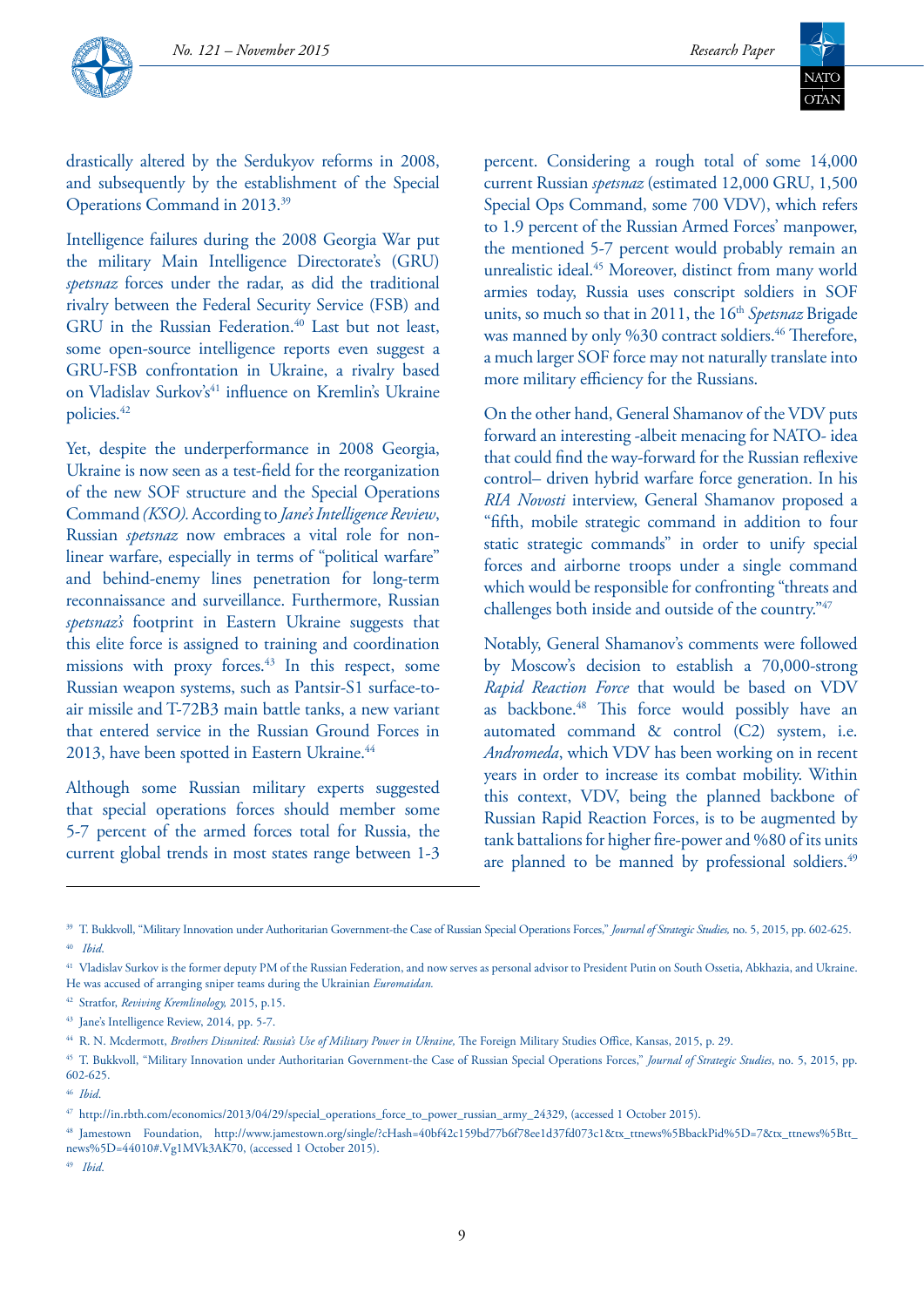**NATC**  $\overline{\text{OTAN}}$ 



Last but not least, referring to General Shamanov, *TASS (Russian News Agency)* reported in 2014 that the new Rapid Reaction Force could be supported by army aviation brigades.50 These developments suggest that the Rapid Reaction Force may well transform into the '5<sup>th</sup>, mobile Strategic Command', or 'a new military district without a permanent area of responsibility', depending on Kremlin's geopolitical ambitions and calculus.

Such a rapid reaction force would probably constitute Moscow's main asset to run 'reflexive control'-driven hybrid warfare efforts. Given General Shamanov's political power and 'special relations' with President Putin, placing VDV at the core of the new rapid reaction forces would not be a solely military decision, but also a political one. Furthermore, the FSB elite, who are reported to be in rivalry with GRU, would not oppose GRU-*spetsnaz's possible* absorption within VDV's doctrinal order of battle. Yet, should the new rapid reaction force's status remain the same with VDV, which comes into the picture as President's reserve force, then the Kremlinology calculus in Moscow would have to be re-assessed.

# **Military Buildups and Snap Exercises as a Strategic Tool of the New Russian Military Thinking**

Although the Russian 'reflexive control'-driven hybrid warfare efforts are run by a core group of elite forces, proxies as 'armed civilians,' trained and coordinated by Russian special forces, along with other 'non-military measures,' still, massive military buildups remain important to the Russian strategy. From a military standpoint, lessons-learned from the 2008 Russo-Georgian War demonstrate that Russia could overcome its setbacks in tactical engagements by strategic surprise factor through a swift buildup, as well as fast and direct operational art.51 Moreover, the Ukraine case shows that as a tool of 'reflexive control,' Moscow uses massive

snap exercises to disguise military buildups and its actual political intentions. Therefore, in addition to an enhanced elite force, Russia would always be in need of a large army regardless of developments in rapid reaction force generation. Yet, mobilizing such a large force at short notice necessitates centralized political-military control.

The 2012 – 2013 period witnessed additional important changes in the Russian defense apparatus. President Putin began to work with his new Chief of Staff, General Valery Gerasimov, and his new Defense Minister, Sergey Shoygu. In parallel, the military reforms, which were tailored by the previous Defense Minister Anatoliy Serdukyov, were replaced by the 2013 Defense Plan. Moreover, new legislation adopted in late 2012 changed the top command structure of the armed forces, and since then, General Gerasimov has been subordinated to President Putin as the Commander-in-Chief of the Armed Forces of the Russian Federation. Last but not least, the new General Staff position was reinforced by drastic new functions such as control over local authorities outside the Ministry of Defense in order to execute territorial defense.52 These organizational changes have brought along a highly centralized politico-military decision-making mechanism that enabled massive snap exercises and effective cooperation between military and non-military bodies of the Russian state apparatus.

In order to avoid possible escalation and conflict with Russia, Kiev had intentionally avoided formidable deployments and military buildups along border areas. In this regard, Timothy Thomas underlines that "only a handful of Ukraine's 38 or so military formations were originally located east of the Dnieper River."53 On the other hand, such a doctrinal order of battle, and its geostrategic reflections, were cunningly exploited by Moscow during the annexation of Crimea. During Moscow's Crimean campaign, the Russian military buildup in the vicinity of Chernihiv – Luhansk in eastern Ukraine put significant pressure on Ukrainian

<sup>50</sup> TASS, http://tass.ru/en/russia/743211, (accessed 1 October 2015).

<sup>51</sup> For a comprehensive assessment on the Russian Armed Forces' performance in Georgia 2008, see A. Cohen and R.E. Hamilton, *The Russian Military and the Georgian War: Lessons and Implications,* SSI, Pennsylvania, 2011.

<sup>52</sup> K. Giles and A. Monaghan*,* "Russian Military Modernization-Goal in Sight," *The Letort Papers*, SSI, 2014, p. 1.

<sup>53</sup> T. Thomas, "Russia's Military Strategy in Ukraine: Indirect, Asymmetric-and Putin-led", *Journal of Slavic Military Studies,* no. 28, 2015, pp*.* 445-461.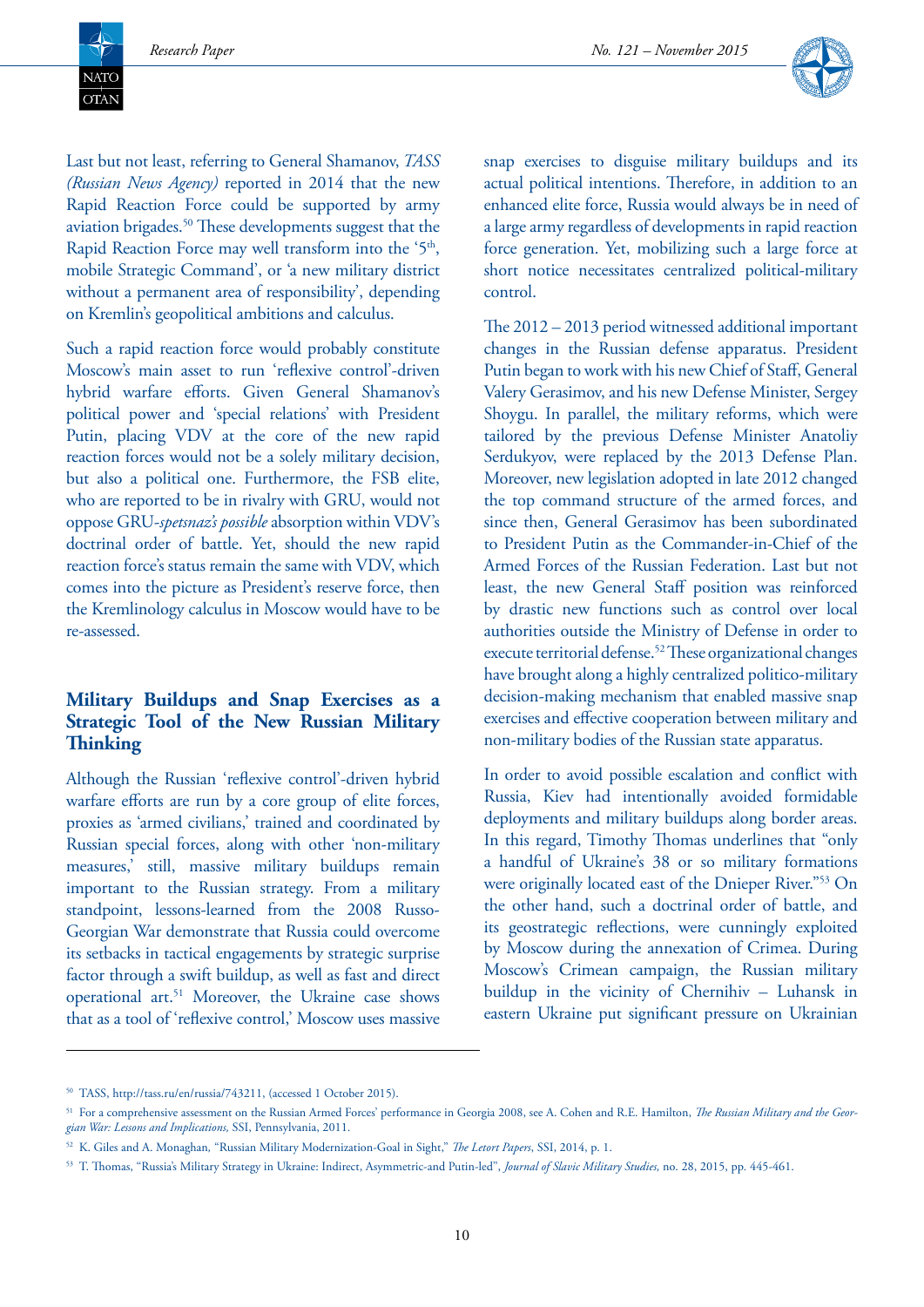



troop dispositions, and thereby, forced Kiev to shift military formations from west to east, instead of the Crimean peninsula and surrounding regions.<sup>54</sup> Besides, although the Ukrainian Armed Forces were strong on the paper, due to low defense budget (around 2,4 billion USD in 2013) and poor maintenance, more than half of its main battle tanks were in storage during the Crimean campaign.<sup>55</sup>

As mentioned earlier, the highly centralized decisionmaking structure of the Russian doctrinal order of battle enables "snap exercises" to disguise menacing military buildups along border areas. In this respect, Russian snap exercises conducted between February 26 and March 7, 2014 played a key role by deterring and diverting attention of the Kiev government, and prevented the Ukrainian leadership from focusing on the troublesome contingency in Crimea.<sup>56</sup> Although the Russians did not launch a massive conventional incursion into Ukraine, the menacing military buildup, shaded by a "snap exercise," deterred the Kiev government from taking decisive actions against Moscow's "little green men" and local proxies.<sup>57</sup> Russian sources reported that between February 26 and March 3, 2014, some 150,000 troops from the Western and Central Military Districts, including all three armynavy-air force branches, supported by more than 200 air force assets (up to 90 fixed-wing and 120 rotary-wing aircrafts), 880 tanks, 80 warships, and 1,200 piece of other military equipment, conducted massive drills to test "combat readiness" of these forces.<sup>58</sup> Indeed, one of the major aims of the Russian massive snap exercises is to test combat readiness of the armed forces. Yet, they also serve as a politico-military tool to send signals to NATO, as well as to the countries of the 'near abroad,' as defined by the contemporary Russian geopolitical paradigm.59 Furthermore, a series of snap exercises have become the Putin administration's "justification tool"

for using the threat of force in international disputes.

This manner of conduct complicates determination of the necessary force-to-force ratio when defending against Russian aggression. Clearly, the Russian way of hybrid warfare depends on swift and massive deployments along border areas, as well as elite units' deep penetrations and subversive activities in parallel with proxy elements' irregular warfare efforts on the ground. Such an operational art brings along the problem of taking both conventional force-to-force ratios and required troop density for low intensity conflicts, including adequate force-to-population levels to fight insurgencies.

#### **Conclusion and Recommendations**

NATO is not facing a new Russian military strategy, but a new military thinking that brings about shifts at strategic, operational, and tactical levels along with doctrinal order of battle and military strategic culture. Therefore, the right panacea would not be centered on the question of 'how to confront the Russian hybrid warfare challenge;' rather, the question of 'how to best understand the Russian hybrid warfare challenge.'

Without a doubt, the Russian challenge posed to the North Atlantic Alliance's strategic interests of collective defense and cooperative security is a serious and imminent one. Within this context, what is at stake is Russian hybrid warfare challenge is neither a perfect revolution in military affairs (RMA), as some tend to exaggerate, nor just conduct of a decades -if not centuries- old way of warfighting, now cunningly discovered by the Russian military machine's "little green men." Rather, the contemporary Russian warfighting concept managed to put a new face on hybrid warfare by incorporating non-military measures into the battlefield

<sup>54</sup> I. Sutyagin and M. Clarke, *Ukraine Military Dispositions: Military Ticks Up while the Clock Ticks Down,* RUSI, https://www.rusi.org/downloads/assets/UKRANIAN-MILITARYDISPOSITIONS\_RUSIBRIEFING.pdf, (accessed 27 September 2015).

<sup>55</sup> IISS, *Military Balance 2014,* Routledge, London, 2014, pp.194-195.

<sup>56</sup> A. Racz, "Russia's Hybrid War in Ukraine: Breaking the Enemy's Ability to Resist," *FIIA Report 43*, pp.74-75.

<sup>57</sup> *Ibid*. p. 88.

<sup>58</sup> Министерство обороны Российской Федерации, (Ministry of Defense of the Russian Federation), http://function.mil.ru/news\_page/country/more. htm?id=11905664@egNews, (accessed 28 September 2015).

<sup>&</sup>lt;sup>59</sup> T. Frear et.al. Preparing for the Worst: Are Russian and NATO Military Exercises Making War in Europe more Likely, Policy Brief, European Leadership Network, August 2015, p.4.